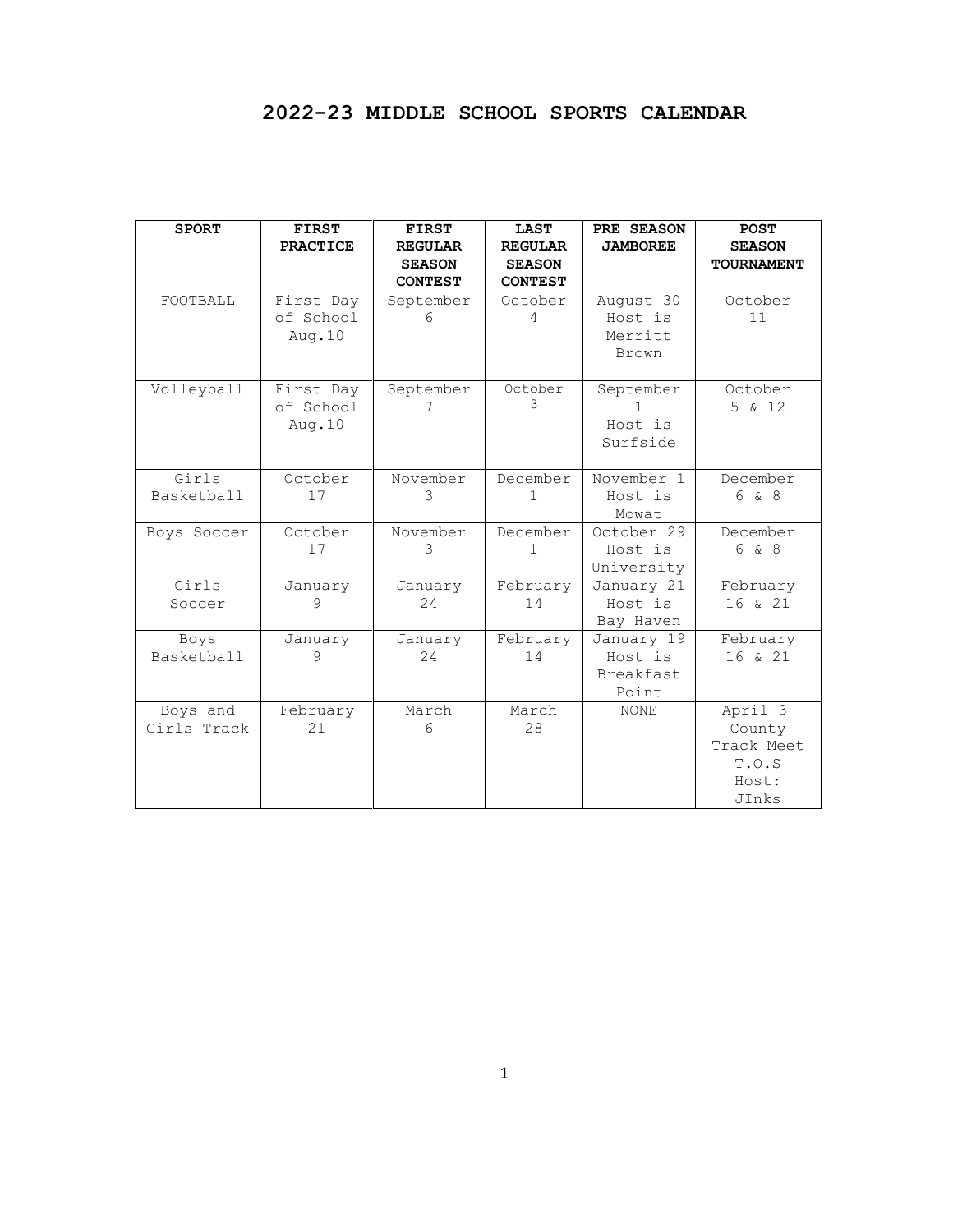#### **MIDDLE SCHOOL FOOTBALL SCHEDULE 2022-2023**

|--|

#### **DATE SCHOOLS**

| Tue. Aug. 30   | Jamboree @ Tommy Oliver Stadium<br>Starting @ 4:30, Host is Merritt<br>Brown.<br>1st Half: Merritt Brown vs.<br>Surfside<br>2nd Half: Jinks vs Breakfast Point<br>3rd Half: Mowat vs Bay Haven |
|----------------|------------------------------------------------------------------------------------------------------------------------------------------------------------------------------------------------|
| Tue., Sept.6   | • Mowat vs Surfside<br>Bay Haven vs Jinks<br>Merritt Brown vs Breakfast<br>$\bullet$<br>Point                                                                                                  |
| Tue., Sept. 13 | Breakfast Point vs Bay Haven<br>• Jinks vs Surfside<br>Mowat vs Merritt Brown<br>$\bullet$                                                                                                     |
| Tue., Sept. 20 | Jinks vs Merritt Brown<br>$\bullet$<br>Surfside vs Bay Haven<br>$\bullet$<br>Breakfast Point vs Mowat<br>$\bullet$                                                                             |
| Tue., Sept. 27 | Surfside vs Merritt Brown<br>$\bullet$<br>• Breakfast Point vs Jinks<br>Bay Haven vs Mowat                                                                                                     |
| Tue., Oct.4    | Merritt Brown vs Bay Haven<br>$\bullet$<br>Mowat vs Jinks<br>Surfside vs Breakfast Point                                                                                                       |
| Tue., Oct. 11  | Seed 1 vs 2 Championship Game<br>$\bullet$                                                                                                                                                     |

**Home team listed first.**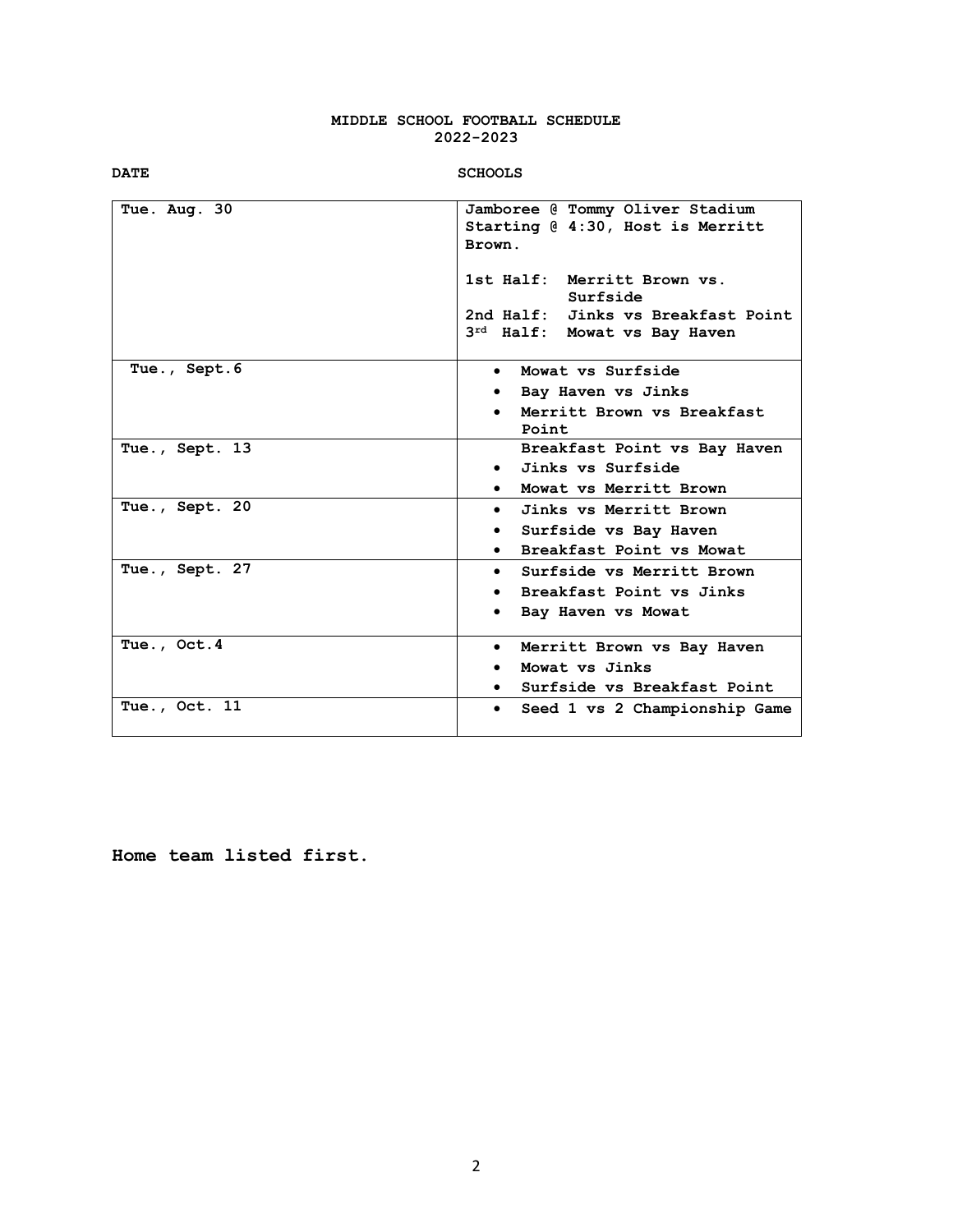#### **MIDDLE SCHOOL VOLLEYBALL SCHEDULE 2022-2023**

#### **DATE SCHOOLS**

| Thur., Sept. 1 | Pre-Season Jamboree. Host is<br>Surfside.                                                     |
|----------------|-----------------------------------------------------------------------------------------------|
| Wed. Sept.7    | Surfside vs Mowat<br>Merritt Brown vs University<br>Jinks vs Bay Haven<br>Breakfast Point Bye |
| Mon., Sept. 12 | Bay Haven vs Mowat<br>Surfside vs Jinks<br>Breakfast Point vs University<br>Merritt Brown Bye |
| Wed., Sept.14  | Bay Haven vs Merritt Brown<br>Jinks vs University<br>Surfside vs Breakfast Point<br>Mowat Bye |
| Mon., Sept. 19 | Surfside vs University<br>Jinks vs Breakfast Point<br>Mowat vs Merritt Brown<br>Bay Haven Bye |
| Wed., Sept. 21 | Breakfast Point vs Bay Haven<br>Merritt Brown vs Surfside<br>Mowat vs University<br>Jinks Bye |
| Mon., Sept. 26 | Bay Haven vs Surfside<br>Mowat vs Breakfast Point<br>Merritt Brown vs Jinks<br>University Bye |
| Mon., Oct.3    | Bay Haven vs University<br>Mowat vs Jinks<br>Breakfast Point vs Merritt Brown<br>Surfside Bye |
|                | POST SEASON TOURNAMENT                                                                        |
| Wed., Oct. 5   | Semi-Finals played at #1 and #2 seeded<br>schools. Best 3 out of 5.                           |
| Wed., Oct. 12  | Finals played at higher seeded school.                                                        |

**Home Team Listed First.**

Best 3 out of 5.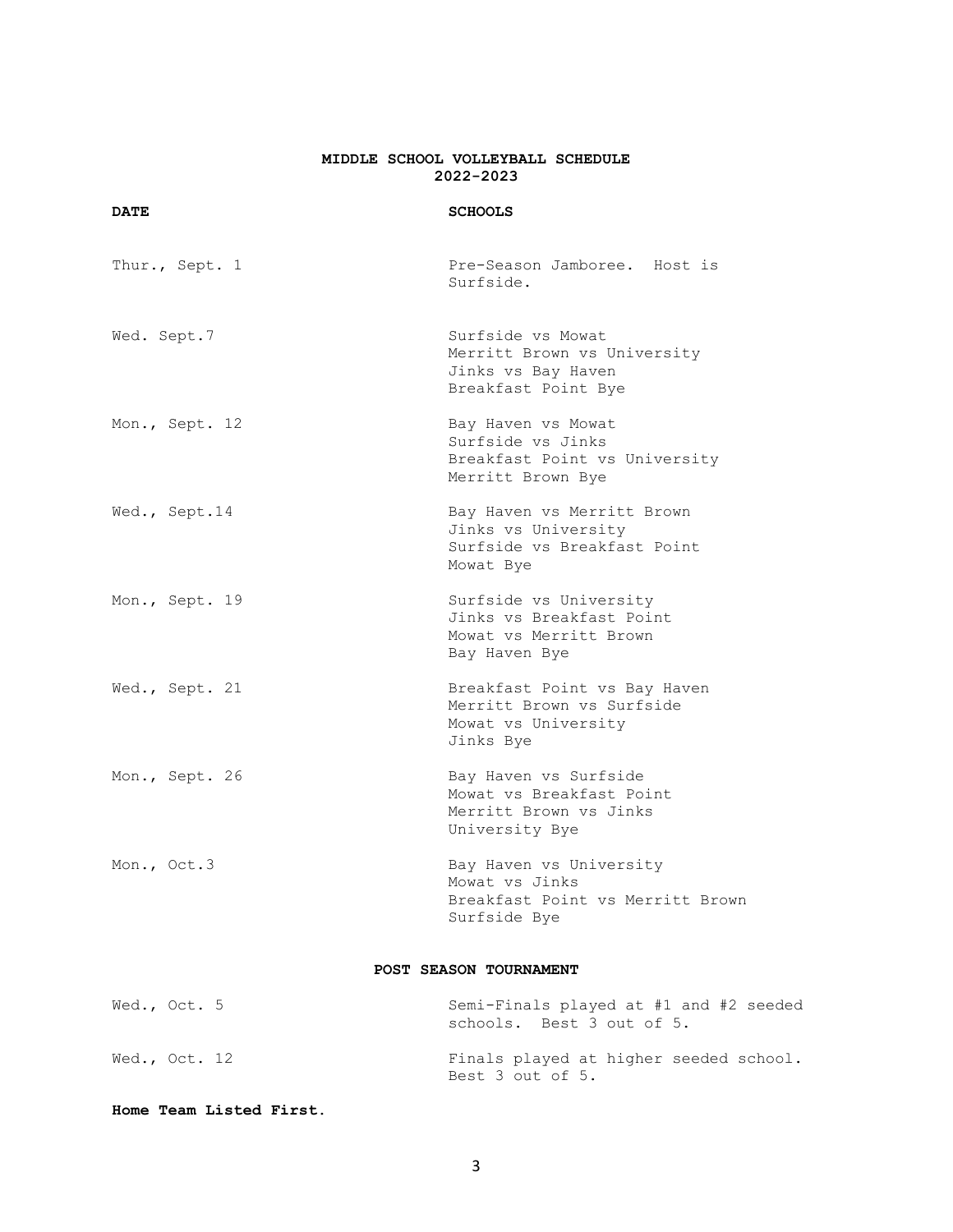#### **MIDDLE SCHOOL GIRLS BASKETBALL SCHEDULE 2022-2023**

| <b>DATES</b>    | <b>SCHOOLS</b>                                                                                  |
|-----------------|-------------------------------------------------------------------------------------------------|
| Tue., Nov. 1    | Pre-season Jamboree. Host is Mowat.<br>Play two 8-minute quarters.                              |
| Thur., Nov. 3   | Mowat vs Jinks<br>Bay Haven vs University<br>Surfside vs Breakfast Point<br>Merritt Brown Bye.  |
| Tue., Nov. 8    | Breakfast Point vs University<br>Surfside vs Bay Haven<br>Jinks vs Merritt Brown<br>Mowat Bye.  |
| Thur., Nov. 10  | Mowat vs Surfside<br>Merritt Brown vs University<br>Jinks vs Bay Haven<br>Breakfast Point Bye.  |
| Tue., Nov. $15$ | Merritt Brown vs. Mowat<br>Surfside vs University<br>Bay Haven vs Breakfast Point<br>Jinks Bye. |
| Thur., Nov. 17  | Breakfast Point vs Jinks<br>Merritt Brown vs Surfside<br>Mowat vs University<br>Bay Haven Bye.  |
| Tue., Nov. 29   | Mowat vs Breakfast Point<br>Merritt Brown vs Bay Haven<br>Jinks vs University<br>Surfside Bye.  |
| Thur., Dec. 1   | Breakfast Point vs Merritt Brown<br>Bay Haven vs Mowat<br>Jinks vs Surfside<br>University Bye.  |
|                 | POST SEASON TOURNAMENT                                                                          |
| Tue., Dec. 6    | Semi-Finals played at #1 and #2 seeded<br>schools.                                              |
| Thur., Dec. 8   | Finals played at higher seeded school.                                                          |

**Home Team Listed First**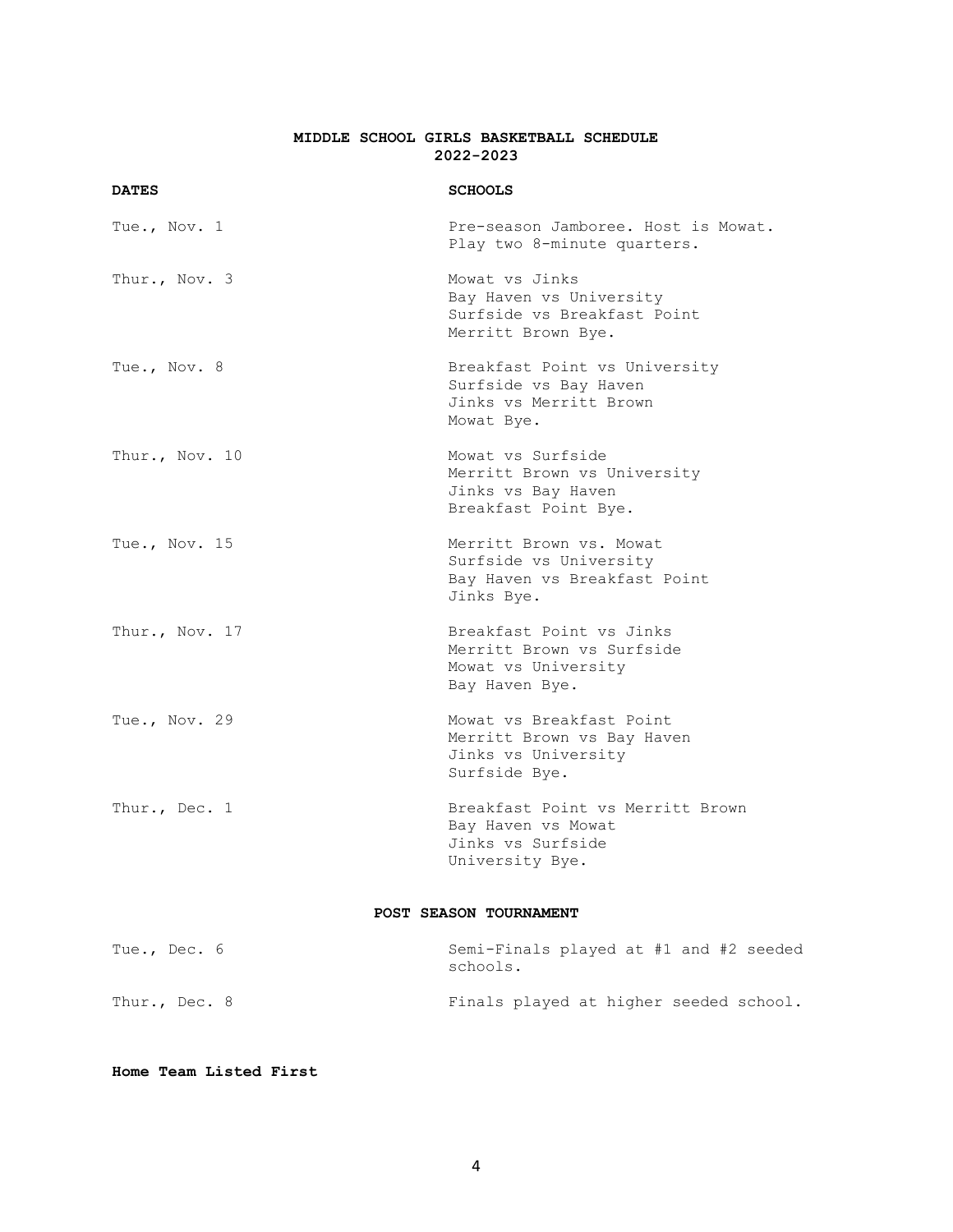#### **MIDDLE SCHOOL BOYS SOCCER SCHEDULE 2022-2023**

| <b>DATES</b>    | <b>SCHOOLS</b>                                                                                         |
|-----------------|--------------------------------------------------------------------------------------------------------|
| Sat., Oct.29    | Pre-season Jamboree. Host is University.<br>Play 25-minute halves (9am start).                         |
| Thur., Nov. 3   | Mowat vs Jinks<br>Bay Haven vs University<br>Surfside vs Breakfast Point<br>Merritt Brown vs Palm Bay  |
| Tue., Nov. 8    | Breakfast Point vs University<br>Surfside vs Bay Haven<br>Jinks vs Merritt Brown<br>Mowat vs Palm Bay  |
| Thur., Nov. 10  | Mowat vs Surfside<br>University vs Merritt Brown<br>Jinks vs Bay Haven<br>Palm Bay vs Breakfast Point  |
| Tue., Nov. $15$ | Merritt Brown vs. Mowat<br>Surfside vs University<br>Bay Haven vs Breakfast Point<br>Jinks vs Palm Bay |
| Thur., Nov. 17  | Breakfast Point vs Jinks<br>Merritt Brown vs Surfside<br>University vs Mowat<br>Palm Bay vs Bay Haven  |
| Tue., Nov. 29   | Mowat vs Breakfast Point<br>Merritt Brown vs Bay Haven<br>University vs Jinks<br>Surfside vs Palm Bay  |
| Thur., Dec. 1   | Breakfast Point vs Merritt Brown<br>Bay Haven vs Mowat<br>Jinks vs Surfside<br>Palm Bay vs University  |
|                 | POST SEASON TOURNAMENT                                                                                 |
| Tue., Dec. 6    | Post Season Semi-Finals played at #1 and<br>#2 seeded schools. (3:30pm start)                          |
| Thur., Dec. 8   | Finals played at higher seeded school.                                                                 |

**Home team listed first.**

(3:30pm start)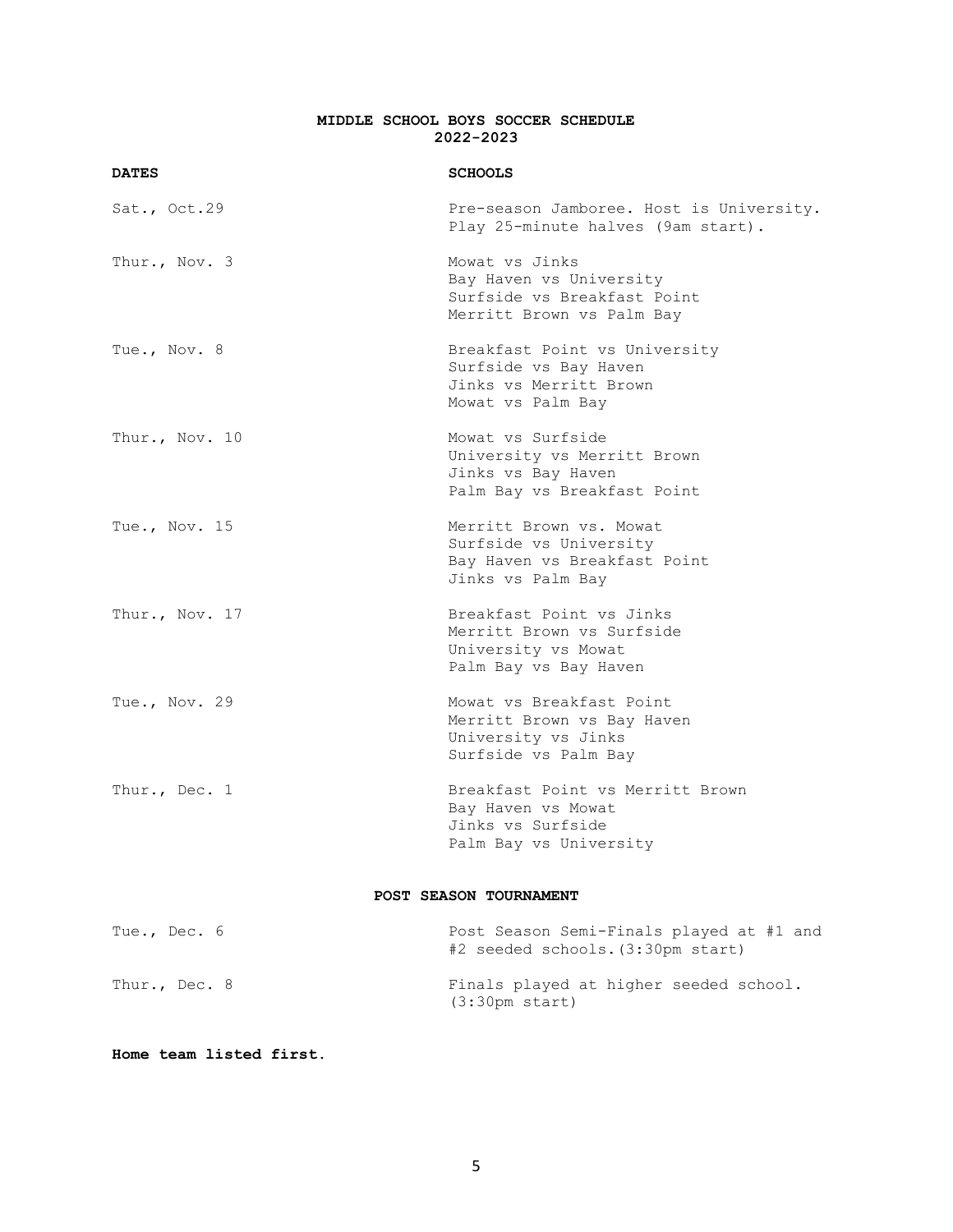### **MIDDLE SCHOOL GIRLS SOCCER 2022-2023**

| <b>DATES</b>   | <b>SCHOOLS</b>                                                                                        |
|----------------|-------------------------------------------------------------------------------------------------------|
| Sat., Jan. 21  | Pre-season Jamboree. Host is Bay Haven.<br>Play 25-minute halves (9am Start)                          |
| Tues., Jan. 24 | Merritt Brown vs Mowat<br>University vs Surfside<br>Breakfast Point vs Bay Haven<br>Palm Bay vs Jinks |
| Thur., Jan. 26 | Jinks vs Breakfast Point<br>Surfside vs Merritt Brown<br>Mowat vs University<br>Bay Haven vs Palm Bay |
| Tues., Jan. 31 | Mowat vs Breakfast Point<br>Bay Haven vs Merritt Brown<br>University vs Jinks<br>Palm Bay vs Surfside |
| Thur., Feb. 2  | Jinks vs Mowat<br>University vs Bay Haven<br>Breakfast Point vs Surfside<br>Palm Bay vs Merritt Brown |
| Tue., Feb. 7   | Merritt Brown vs Breakfast Point<br>Mowat vs Bay Haven<br>Surfside vs Jinks<br>University vs Palm Bay |
| Thur., Feb. 9  | Breakfast Point vs University<br>Bay Haven vs Surfside<br>Jinks vs Merritt Brown<br>Palm Bay vs Mowat |
| Tue., Feb. 14  | Surfside vs Mowat<br>Merritt Brown vs University<br>Bay Haven vs Jinks<br>Breakfast Point vs Palm Bay |
|                | POST SEASON TOURNAMENT                                                                                |
| Thur., Feb. 16 | Post Season Semi-Finals played at #1 and<br>#2 seeded schools.                                        |
| Tue., Feb. 21  | Finals played at higher seeded school.                                                                |

## **Home team listed first.**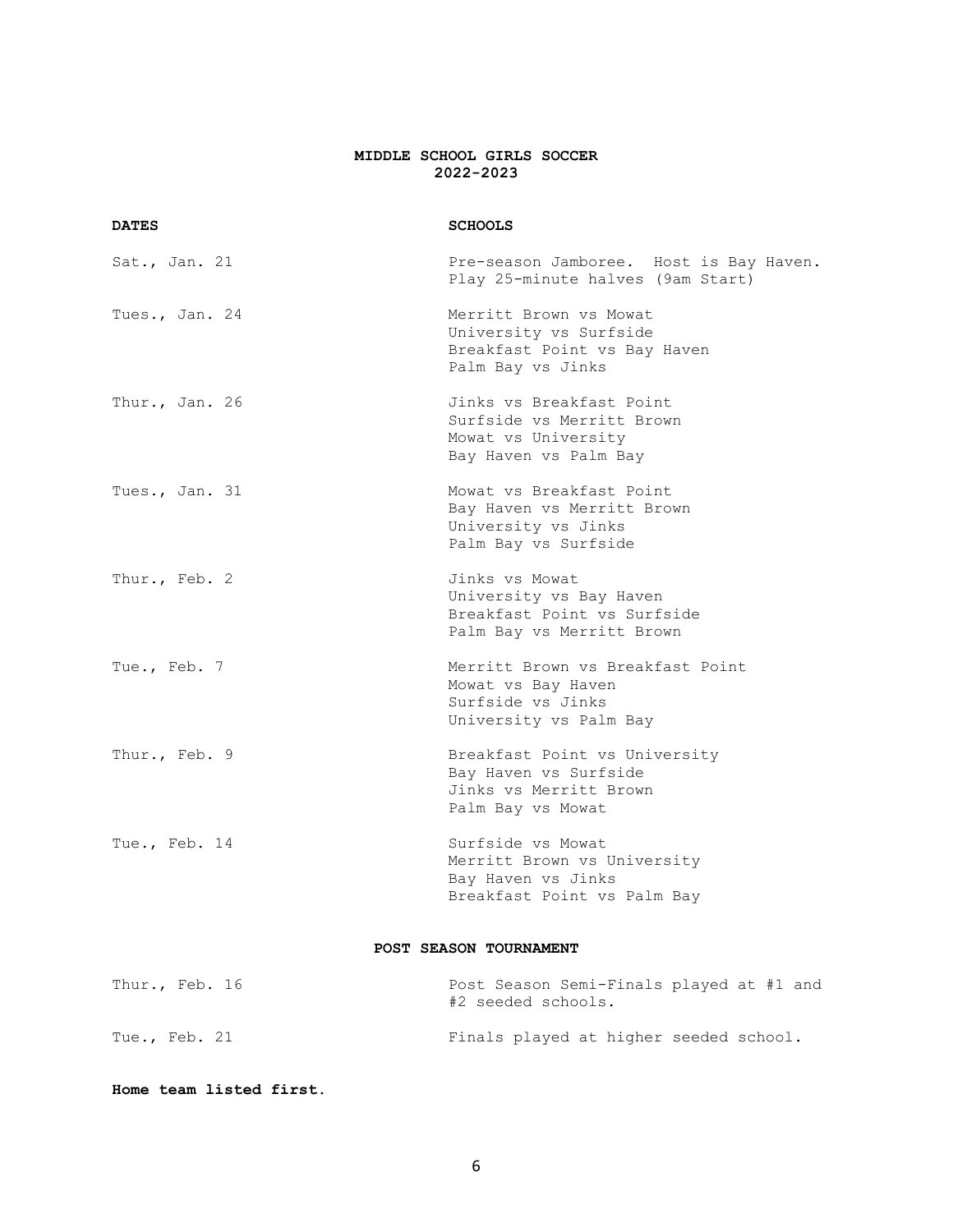#### **MIDDLE SCHOOL BOYS BASKETBALL SCHEDULE 2022-2023**

| <b>DATES</b>   | <b>SCHOOLS</b>                                                                                 |
|----------------|------------------------------------------------------------------------------------------------|
| Thur., Jan. 19 | Pre-season Jamboree. Host is Breakfast<br>Point. Play two 8-minute quarters.                   |
| Tues., Jan. 24 | Merritt Brown vs Mowat<br>Surfside vs University<br>Breakfast Point vs Bay Haven<br>Jinks Bye. |
| Thur., Jan. 26 | Jinks vs Breakfast Point<br>Surfside vs Merritt Brown<br>Mowat vs University<br>Bay Haven Bye. |
| Tues., Jan. 31 | Mowat vs Breakfast Point<br>Bay Haven vs Merritt Brown<br>Jinks vs University<br>Surfside Bye. |
| Thur., Feb. 2  | Jinks vs Mowat<br>Bay Haven vs University<br>Breakfast Point vs Surfside<br>Merritt Brown Bye. |
| Tue., Feb. 7   | Merritt Brown vs Breakfast Point<br>Mowat vs Bay Haven<br>Surfside vs Jinks<br>University Bye. |
| Thur., Feb. 9  | Breakfast Point vs University<br>Bay Haven vs Surfside<br>Jinks vs Merritt Brown<br>Mowat Bye. |
| Tue., Feb. 14  | Surfside vs Mowat<br>Merritt Brown vs University<br>Bay Haven vs Jinks<br>Breakfast Point Bye. |
|                | POST SEASON TOURNAMENT                                                                         |

Thur., Feb. 16 **Post Season Semi-Finals played at #1 and** #2 seeded schools. Tue., Feb. 21 **Finals** played at higher seeded school.

**Home team listed first**